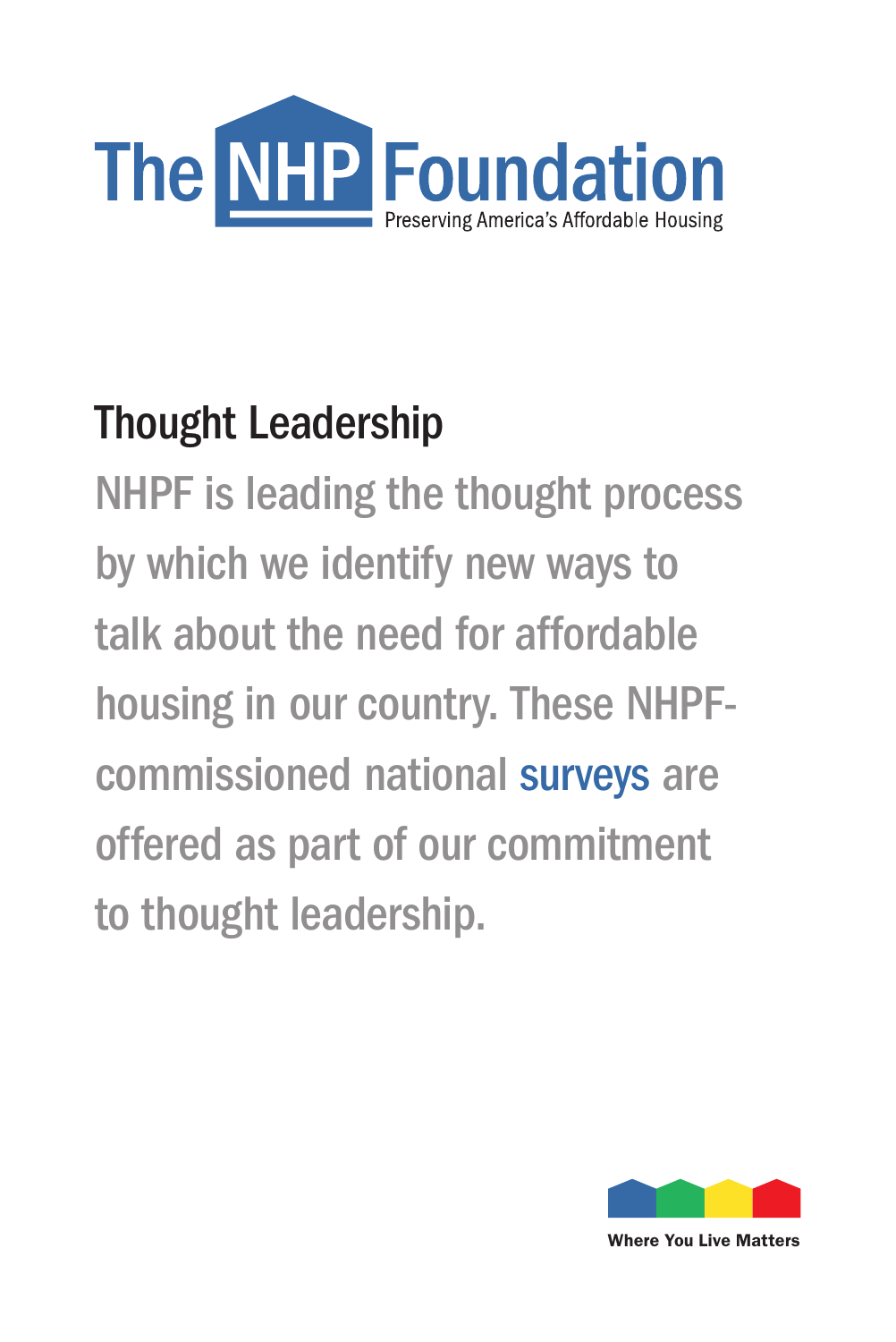## Survey: Top Money Myths Affirmed by Recent College Graduates

#### Gens X, Y & Z Unrealistically Optimistic?

New York, NY-88% of college graduates under 30 strongly believe they will live as well or better than their parents, (contrary to available evidence), according to a new survey of 21 to 30 year-olds conducted by The NHP Foundation, a not-for-profit provider of affordable housing. That is true even for many of those saddled with student loans. Other responses include:

55% have student loans, 10% owing more than \$50k, yet nearly 40% (38.8) expect to pay their loans off in 1 to 3 years. In truth, although standard repayment "puts borrowers on a 10 year track" according to this report, the average bachelor's degree graduate actually takes 21 years to pay off loans.

89% of the cohort are comfortable renting a home vs. owning for the foreseeable future, though 60% fully expect to be able to "afford the kind of housing they most prefer" in 1 to 5 years.

70% of respondents consider home ownership "important" to "very **important."** Some research shows that home ownership is more achievable than previously thought for "Generation Rent" (young adults who, because of the high cost of home ownership, stagnant wages, and toxic debt, live in rented accommodations for longer periods than previous generations).

However other economists believe that prices will continue to rise, as the construction industry under-builds (rather than increasing density) or incorrectly builds for this demographic. As a result, there will be too many large, expensive homes located in the suburbs and not enough smaller, more affordable for-sale units in the cities that this generation has gravitated to. In addition, it is much harder for younger works to qualify for home loans.

46% of graduates expect to live on their own, paying rent with no help from roommates or parents. The truth is, today, according to US Census data, more recent graduates are living at home than ever before. In markets like New York, Miami and Los Angeles, grads back under the family roof can number as high as 45%.

Amidst this unbridled optimism, some responses are much more in touch with reality. For example, 66.6% expect to spend more than 30% of their income on rent.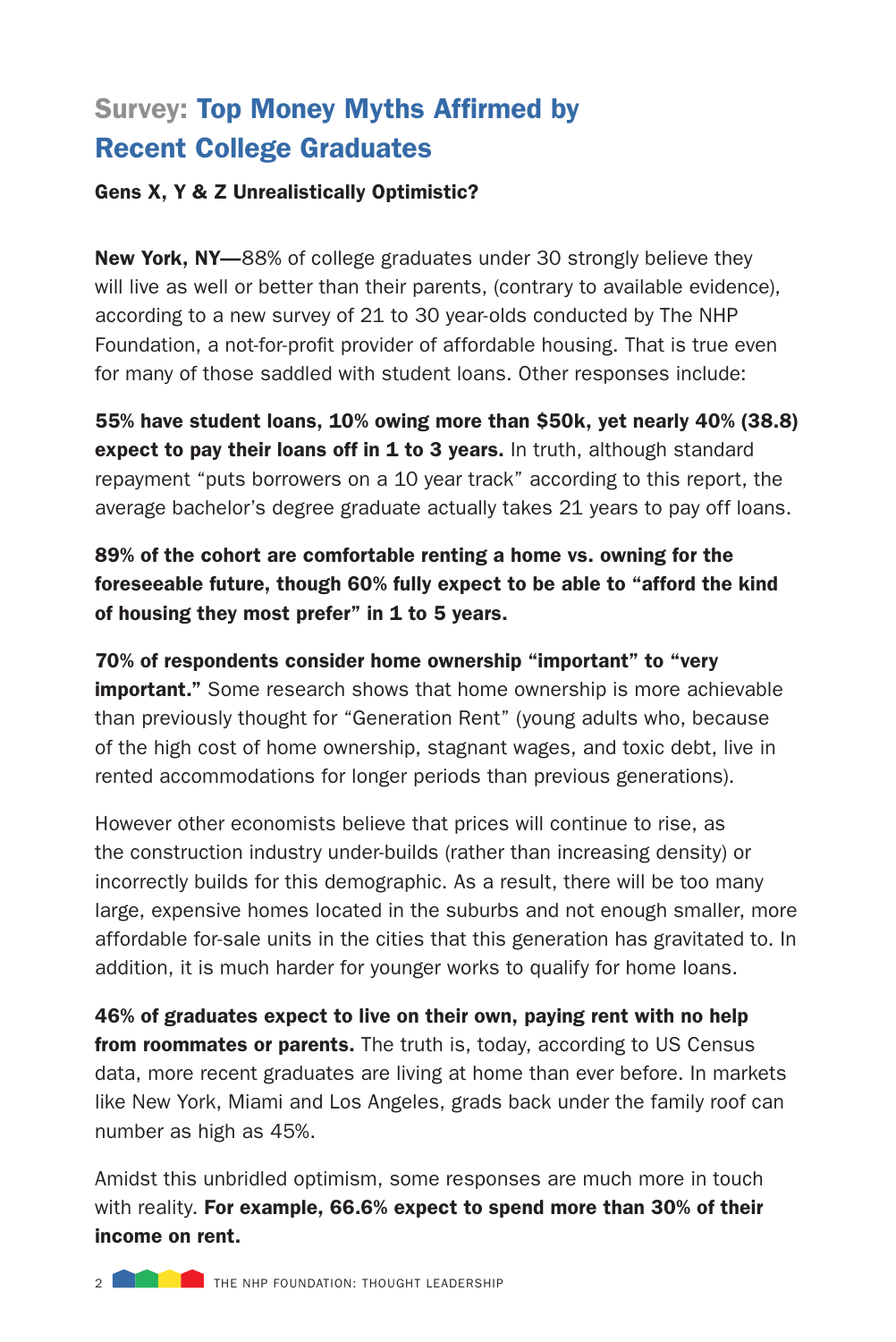"We were surprised to learn that 54% of these young graduates know that they could potentially qualify for affordable housing under HUD's definition," stated Richard Burns, President & CEO of The NHP Foundation. "This helps us understand how we need to consider housing to suit these renters, who may be in apartments for longer than they think."

Affordable housing, long thought of as the purview of the very poor is fast becoming the housing need for many demographics—graduates on tight budgets, Baby Boomers caught in an economic squeeze and many middle income families whose paychecks can't always cover housing and healthcare.

This reality is a wake-up call for housing providers and those who invest in its construction. "Generation Rent" expects to lives as well or better than their parents. Affordable housing can provide a necessary stepping stone for this most optimistic demographic.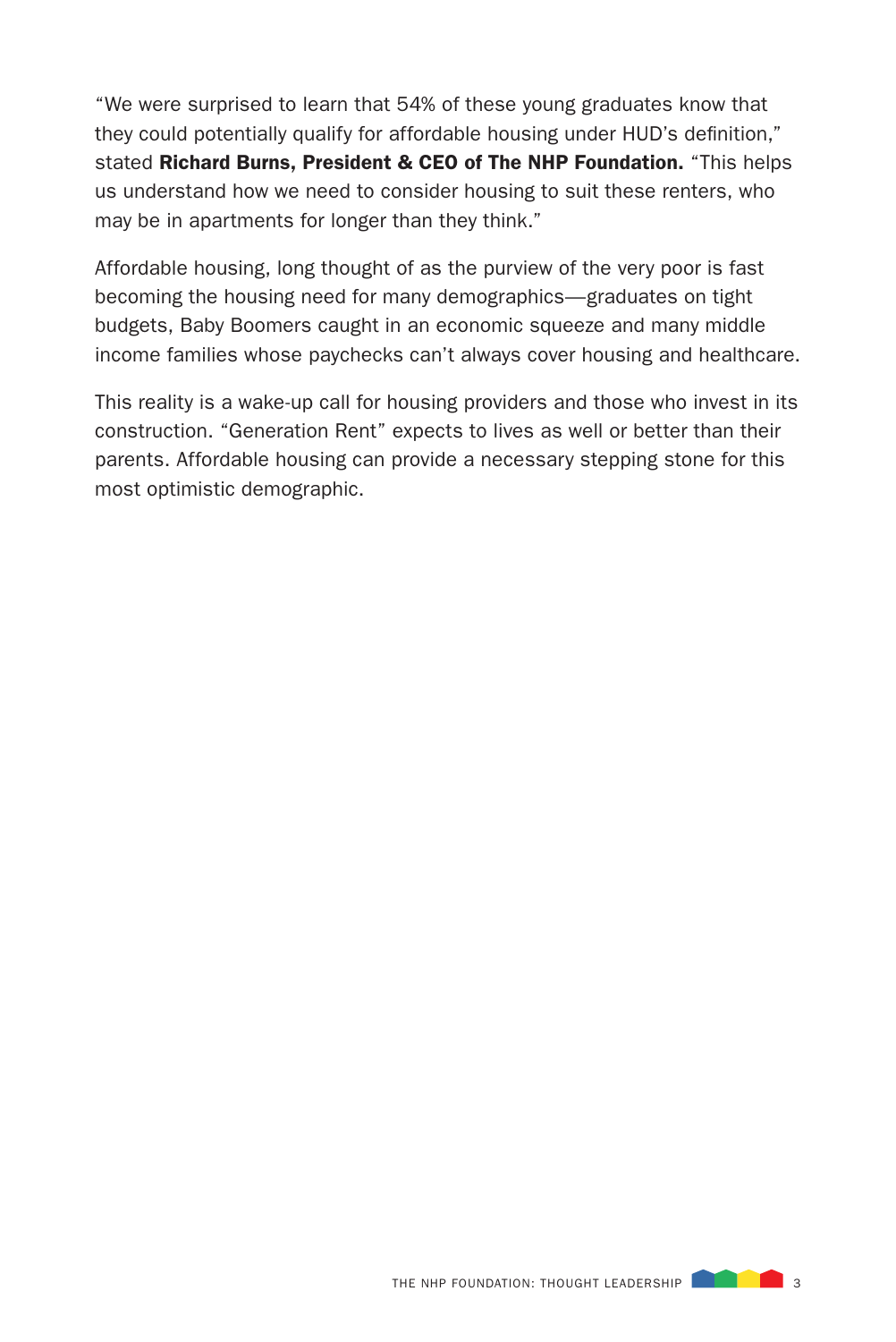### Survey: 50% of Seniors and "Near-Seniors" Start the New Year with Financial Fear

#### Housing costs, Rise of "surprise" ER charges, chronic health conditions compound financial worries

New York, NY-Half of Americans over the age of 55 who earn less than \$60,000 per year—accounting for 25% of households—feel they can't afford to cover both housing and healthcare, according to a new survey conducted by The NHP Foundation, not-for-profit providers of affordable housing.

#### WHERE SENIORS ARE FEELING THE PINCH

48% of seniors surveyed are "concerned to extremely concerned" that one costly emergency room visit will have devastating financial impact. The phenomenon of high "surprise" ER charges has prompted current Senatesponsored bills to curtail outrageous fees.

75% have monthly prescription drug costs with 20% footing bills over \$50.00 per month. Rising prescription drug costs have been likened to a cartel. Additionally, many in this income and age bracket have trouble affording medicines not entirely covered by private health insurance or Medicare Part D.

50% of respondents have a chronic health condition, requiring regular checkups, yet 25% put off recommended medical procedures or appointments due to monetary worries. Although Medicare typically covers 80% of costs (as do many private or ACA insurance plans), 20% of costs must still be paid, which can add up depending on prescribed treatments.

25% of those surveyed consider their health insurance burden only **"somewhat or not manageable at all."** The recent Texas court ruling that the ACA is "unconstitutional" adds to the senior woes about affordable health care.

#### WHAT'S THE BEST "PRESCRIPTION?"

50% of respondents ranked "stable housing" and "steady income" as the greatest factors to staying healthy yet the same percentage is "concerned to extremely concerned" about maintaining this stable housing as they age. This information dovetails with Harvard's Joint Center for Housing Studies (JCHS) recent look at older adult households. Housing America's Older Adults 2018, which showed that 50% of all older renter households are cost-burdened and 41% of those 65+ still have mortgages.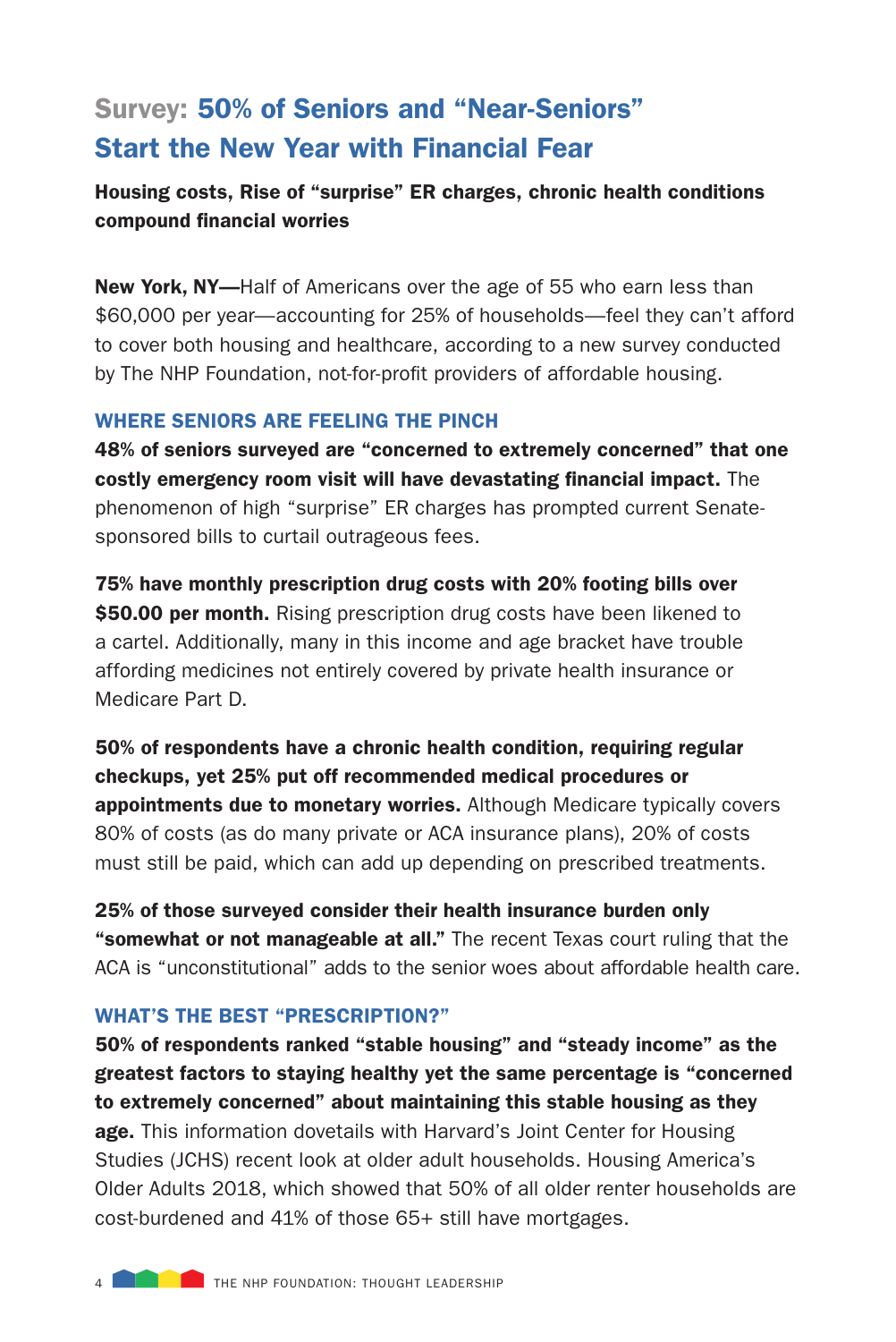### 10,000 Baby Boomers Hit Retirement Age Every Day

#### 50%

rank "stable housing" and "steady income" as the greatest factors to staying healthy, but are concerned about maintaining their current housing as they age



of Seniors and "Near-Seniors" lack resources to fund both housing and healthcare



of 55+ are "concerned to extremely concerned" that one costly ER visit will have devastating financial impact

25%

put off recommended medical procedures or appointments due to monetary worries



consider their health insurance burden only "somewhat or not manageable at all"

#### HOW THE AFFORDABLE HOUSING INDUSTRY CAN HELP 3. Work 1. Unite 2. Build with healthcare, insurers, and others to with Congress to maintain/create more housing with senior stimulate privatized funding options for housing senior-friendly legislation features, amenities **Data courtesy of The NHP Foundation**

Housing, studies show, provides the greatest determinant of social well-being and health, particularly for low to middle income people living with chronic conditions, such as many seniors.

Joshua Bamberger, a physician working with homeless seniors recently said that his greatest hope for America was that "no one over the age of 55 spend a night on the streets, a 55 year old homeless person has the health status of a 70 year old housed person," and he feels that the housing and healthcare industries can do a lot more to ensure that low income seniors have adequate housing and healthcare.

#### THE AFFORDABLE HOUSING INDUSTRY NEEDS A 'REBOOT'

Dick Burns, President & CEO of The NHP Foundation is proposing new strategies such as a "collaborative funding model of privatized housing vouchers to cover the rent for those in need," and adds "Partnering with others in affordable housing as well as healthcare, investment, policy and social services, we can keep people from having to choose between housing and health."

The health industry is also heeding the call. Health insurance giant Kaiser Permanente recently pledged \$200M toward affordable housing that will particularly aid those for whom medical care and housing costs are a serious burden. And the University of Illinois has seen successful outcomes arising from housing many at-risk seniors and others.

"When all the partners in the housing and health equation commit to resources and investment, older Americans will have fewer concerns about aging well," added Burns.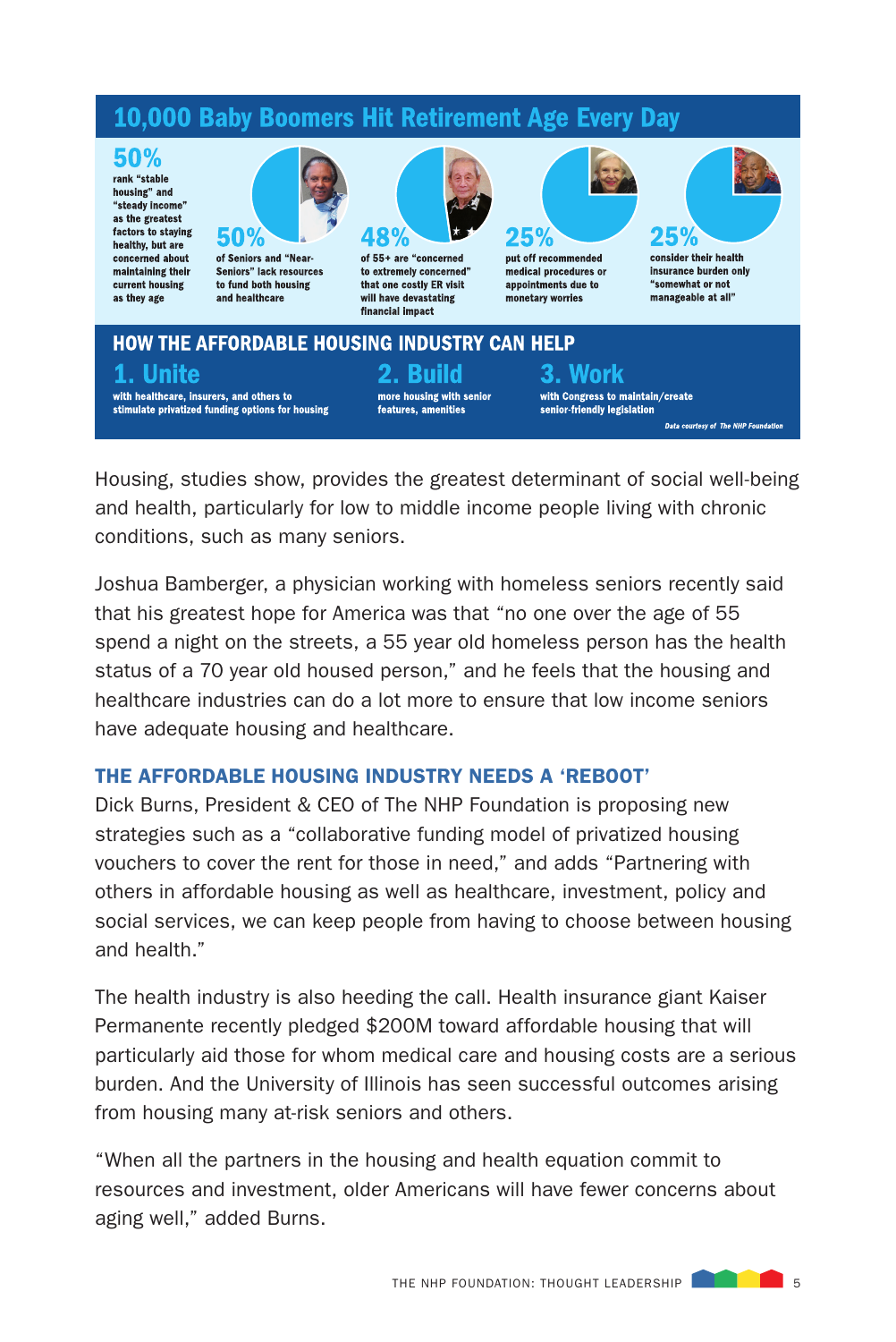### Survey: Boomers Unprepared for Looming Retirement

#### Over one-third have no retirement budget

New York, NY-After a year of budget cuts to various federal government programs, and the potential for entitlement reforms on the horizon, an already weakened social safety net could become even weaker, which prompted The NHP Foundation, a not-for-profit provider of service-enriched affordable housing, to ask how financially confident are Baby Boomers as they grow nearer to retirement.

This new survey of 1000 non-retired Americans aged 50+ identifies a serious disconnect between saving and planning for retirement and actually affording a desirable lifestyle.

Of the estimated 78 million Baby Boomers, about 10,000 hit retirement age every day, but according to The NHP Foundation data, 73% of Baby Boomers expect to delay retirement. Compounding these findings, a full 31% stated that they have not prepared a retirement budget, while 62% of those who have budgeted stated that SSI (Social Security Income) will contribute to at least half of their monthly income.

#### UNFORESEEN HEALTH COSTS A FACTOR

While roughly three-quarters of Baby Boomers expect to delay retirement to continue working, an anticipated decline in health tends to cut those plans short for many. However, 65% of those surveyed stated that they have not budgeted for unforeseen health-related expenses. Of those without a retirement budget and planning on SSI for at least half of their income, 72% noted that they have not accounted for unforeseen health-related expenses.

When parsing this data, tax consultant and financial advisor Paul Shapiro said, "Although this generation is statistically healthier and living longer than previously, it's still startling to see people taking such a laissez-faire attitude to long-term health and retirement planning."

#### RETIREMENT REALITY VS. "WISHFUL THINKING"

Juxtaposed to the above findings, 70% of those surveyed are at least somewhat confident that they will experience the retirement that they seek, and out of those that expect to delay retirement, 63% believe they will achieve their desired retirement.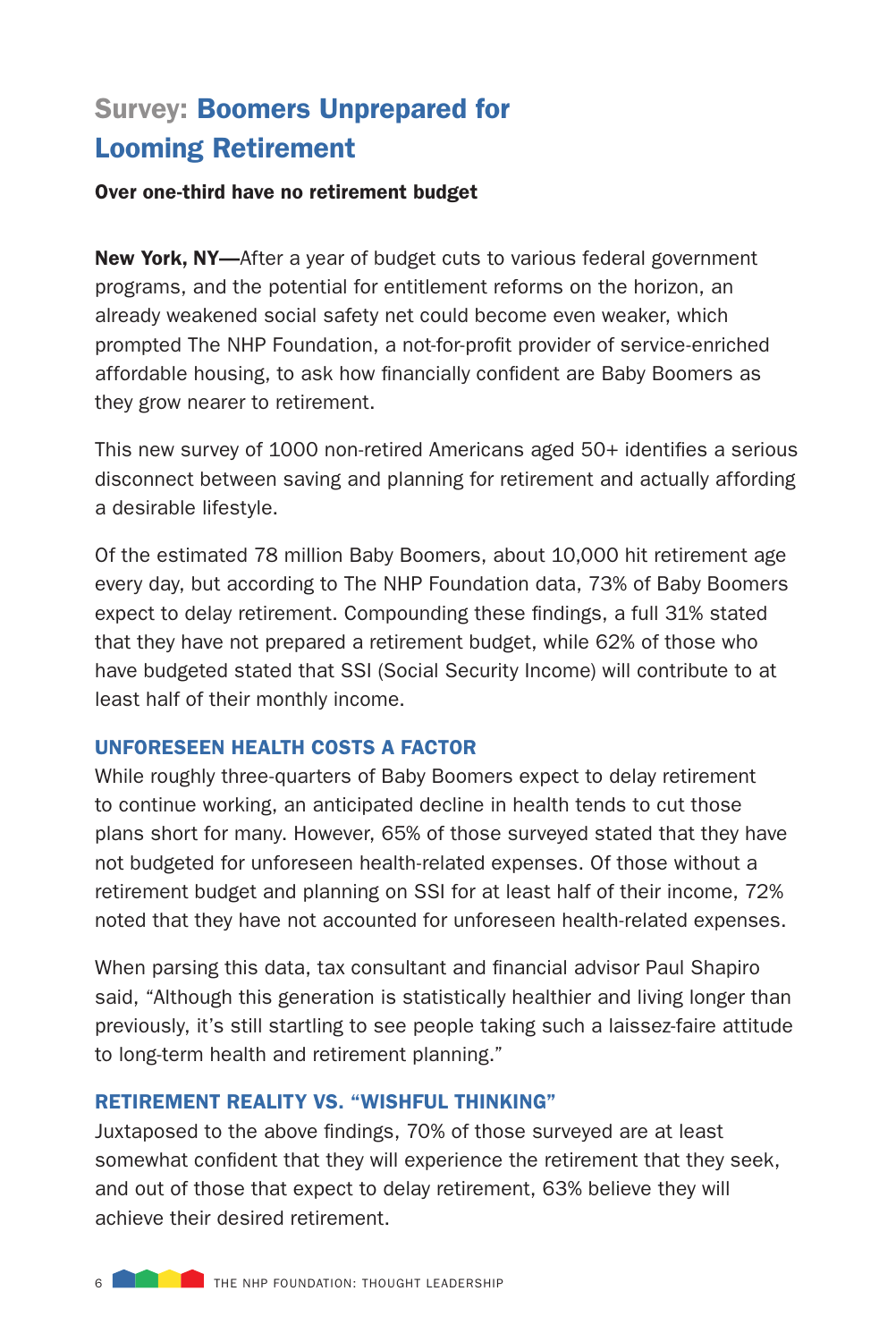But, according to Richard Burns, President & CEO, The NHP Foundation, "There is a disconnect between Baby Boomers' current financial status and where they perceive themselves in retirement. This 'wishful thinking' carries potential consequences that will likely have a large impact throughout all areas of the economy."

Data from the Consumer Financial Protection Bureau substantiates this. Older homeowners owe almost double on their current mortgage, than the same age group did a decade ago, a likely driving force for why well over a majority of Baby Boomers expect to delay retirement, and why "affordability" is the most essential housing aspect of retirement according to respondents, with 60% ranking it as their greatest desire.

#### WHAT WORRIES RETIREES MOST

In order of importance, the three outcomes that worry prospective retirees the most are: an inability to afford quality healthcare (36%), dependency on children (28%), and being forced to choose a living situation inferior to their preference (22%).

For 85% of those surveyed, their preference is the ability to continue living in their current home. Of the two-thirds of those surveyed that rent or have a mortgage, 76% either have no retirement budget or will rely on SSI for at least half of their income, though 83% still believe they will be able to age in-place. Along with these findings, only 17% of those who have no retirement budget and will rely on SSI for at least half of their income, think they will have to move.

But the evidence shows that many will have to consider alternatives to aging in-place. These include everything from renting out a room (though less than 17% of those surveyed feel this is a likely option) to seeking out affordable housing. "Renting quality affordable senior housing may be the best answer for many older Americans," continues Burns, "With 1 in 4 in desperate need of affordable housing, equating to 2,500 new retirees every day, there needs to be a priority to create an adequate supply of affordable rental housing for boomers now and in the future."

For those approaching retirement who haven't got a sound financial plan in hand, the need to take a hard look at available options and make decisions they can live with today and in the future, is paramount.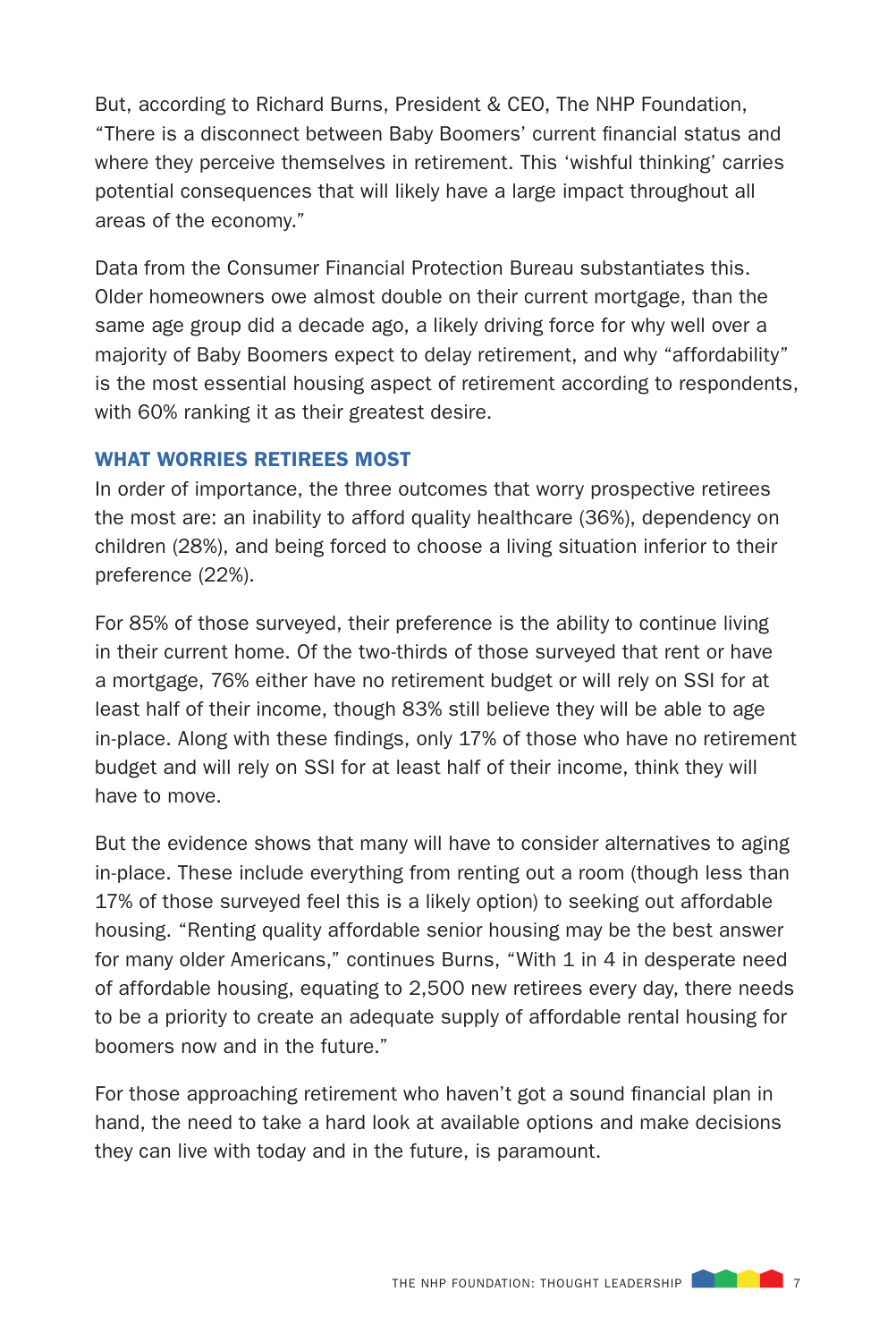## Survey: Nearly 63% of Moms Say Their Adult Children are Unprepared to Live On Their Own; Over One-Third Unwilling or Unable to Pitch In Financially

#### This Mother's Day finds moms anxious about affordable housing for themselves and their families

New York, NY-This Mother's Day, adult children living with their parents might consider moving out as a gift to mom, if they're financially prepared to do so. According to a new survey of 1000 mothers by The NHP Foundation, a not-for-profit provider of service-enriched affordable housing, many are concerned about the ability of their adult children to live on their own. Nearly a third (29.86%) of the moms queried are anxious about their grown children needing to stay with them for an extended period of time. Here's a look at what else concerns today's moms.

#### FAILURE TO LAUNCH?

#### Nearly 63% of moms say their adult children are not fully prepared to live on their own.

Only 30% of moms say that their adult children who live with them are actively looking for other places to live, and less than half (41%) say their kids pay rent. On the bright side, 67% of the adult children help around the house, and 65% of them are employed.

The mom cohort is very aware that their grown children don't have it easy. Ninety percent are concerned about rising housing costs, with 43% saying they are "very concerned" on their kids' behalf. And nearly 40% of moms worry at least once a day about their adult children's ability to afford desirable housing.

Yet, some moms are either unwilling or unable to offer financial help once the kids do move out. Only one-third of moms would co-sign a loan for their children, and even fewer (24%) would help subsidize rent or a mortgage. Nearly 36% say they aren't prepared to help their adult children financially in any way.

#### MOMS RULE THE ROOST

#### Fifty-two percent of those surveyed make family financial decisions either alone or with "some input" from a partner.

These moms operate as family CFOs, taking a more active role in family finance and investments—not surprising since women make up 47% of the nation's workforce.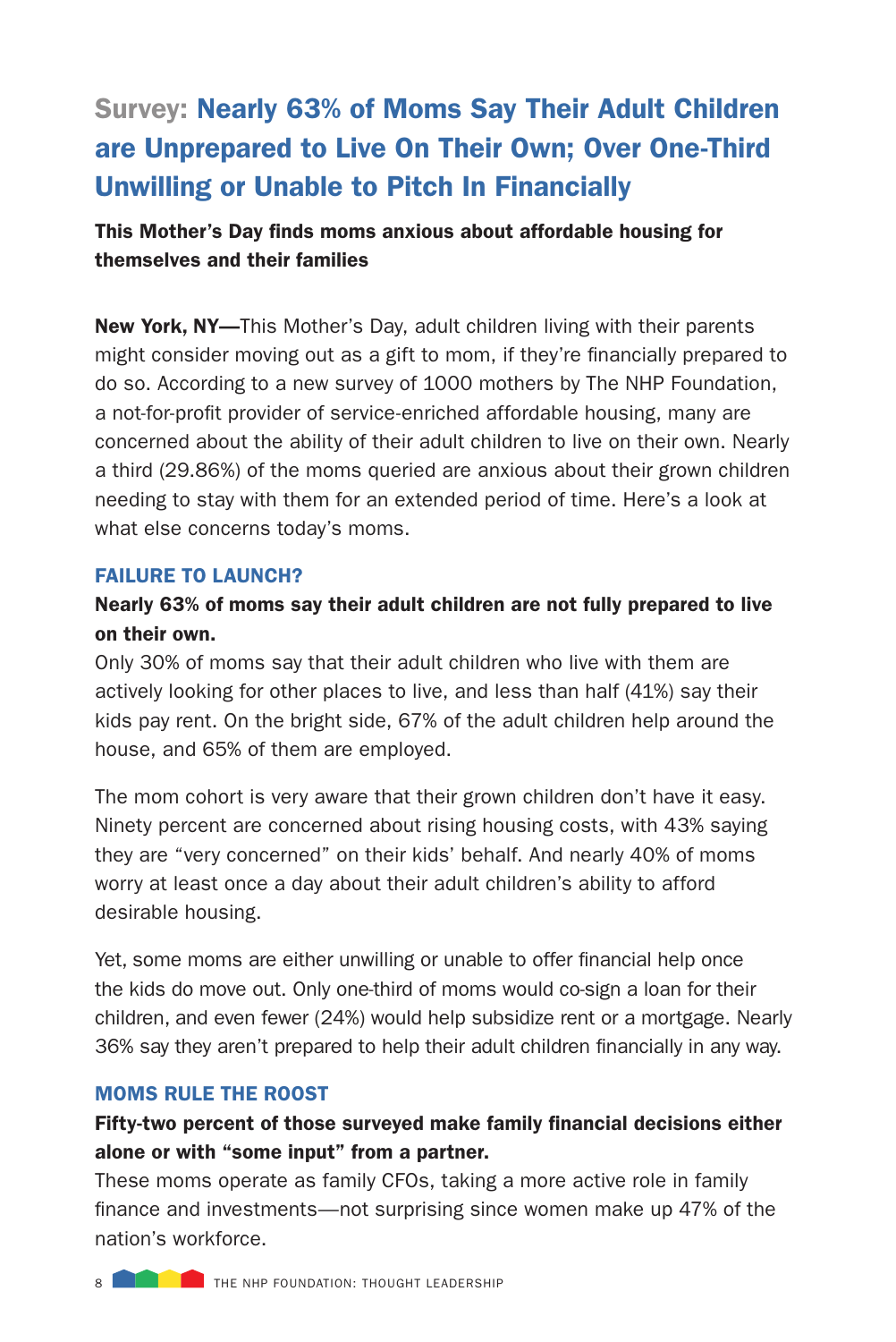"Women wield more and more influence in the management of personal and family finances," comments NHPF CEO Richard Burns, "Thirty seven percent of married women are now the breadwinners in their families. That statistic alone made it crucial for us to tap into this group and gauge their thoughts about housing for their family."

Many women live with extended family. Seventeen percent of those with a partner and children also report parents or other relatives living with them, emblematic of the modern "sandwich generation." Coined by social worker Dorothy Miller in 1981, the term refers to women in their 30s and 40s who were sandwiched between young children and aging parents as the primary caregiver for both. But The NHP Foundation's Burns has expanded the term's definition beyond health to other basic needs such as housing, finding that those who fall under this new "sandwich generation" bracket have a new set of housing anxieties.

#### NEW ADMINISTRATION BRINGS CONCERNS

#### Nearly 40% of moms in the survey say they have no confidence that the new administration will make affordable housing a priority.

This is coupled with worries about affording rent or mortgage—56% of those surveyed worry about affording those payments. Nearly 74% are concerned that they or someone they know will find themselves "cost-burdened," defined as spending more than 30% of one's income on housing.

#### Is there a bright side for anxious moms this Mother's Day?

According to NHPF President and CEO Burns, his organization is looking to the government to continue such successful programs as LIHTC (Low Income Housing Tax Credit), which gives incentives to private equity for the development of affordable housing. Explains Burns, "LIHTC is vital to enabling providers to offer stable, long-term affordable housing options."

The NHP Foundation is going even further to find solutions to help alleviate family concerns about housing. The organization is looking at new private and public partnerships designed to increase its stock of quality affordable housing. NHPF has also been selected by the University of Virginia School of Public Policy as part of a study seeking new models to help ensure that this and future generations are able to afford desirable places to live.

Other research undertaken by NHPF has found that 75% of Americans worry about losing their housing. The organization determined that 76% of millennials have made compromises in order to find affordable housing and, a third of Baby Boomers report "housing affordability" anxiety at least monthly.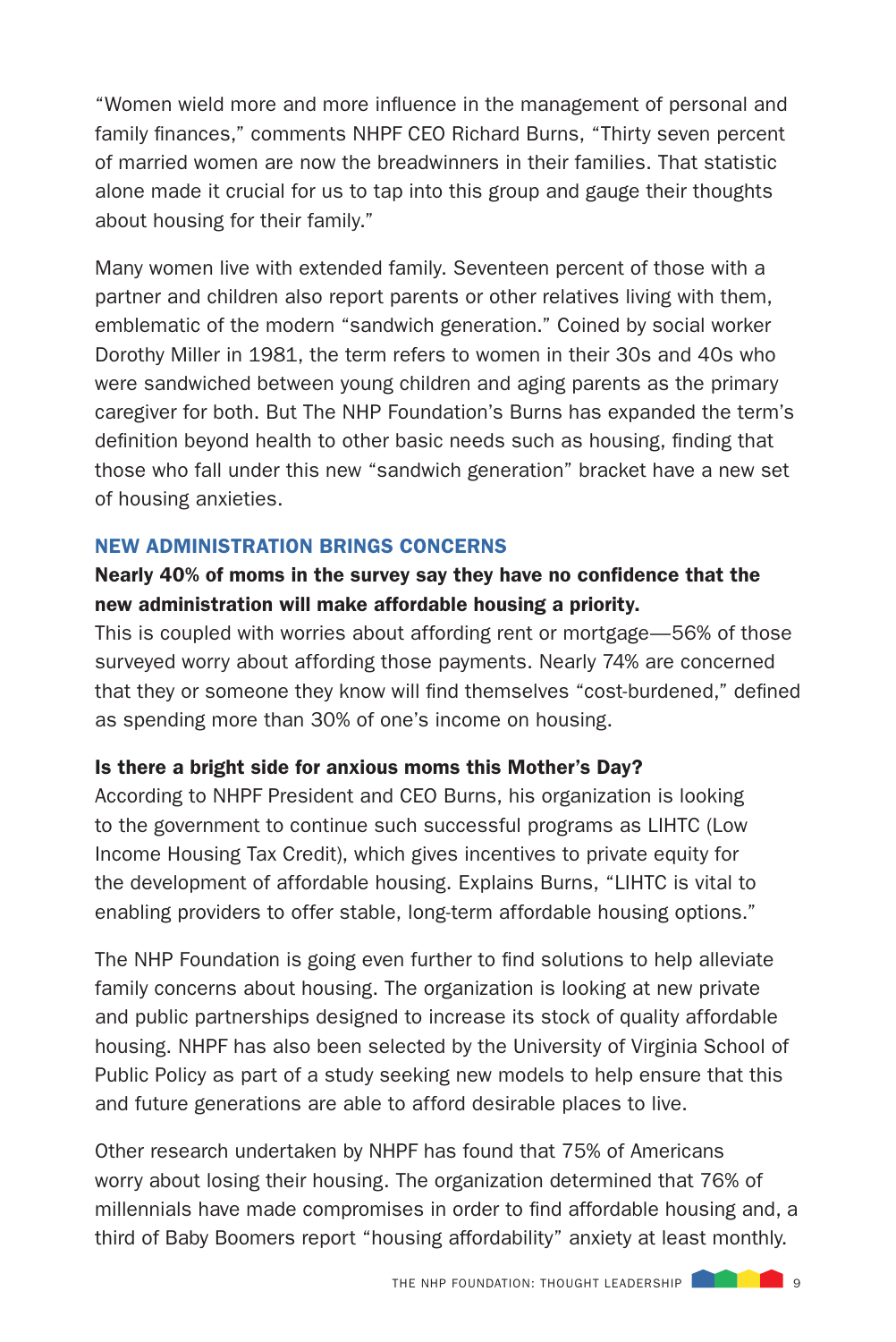### Survey: One-third of Boomers Report "Housing Affordability" Anxiety at Least Once a Month; 42% of Retirees Have Such Anxiety Daily

New research also finds housing affordability anxiety now "multi-generational"

New York, NY-While it is too soon to tell how the new administration will affect the construction and cost of affordable housing, the nation's 75 million baby boomers are weighing in with their housing concerns. According to a new survey of 1000 Americans aged 55+ from The NHP Foundation, a not-for-profit provider of service-enriched affordable housing, 30% experience anxiety about being able to afford where they live at least once a month, with 42% of retirees reporting such anxiety at least once daily. When asked what causes the greatest anxiety, 46% of respondents said they worry about "the ability to afford desirable retirement living."

#### Nearly 65% of boomers worry at least once a month about their adult children's ability to afford desirable housing

Over 10% of boomer parents worry about this at least once a day, with most (64%) concerned about their adult children's ability to afford rent or mortgage, and 43% most concerned about the next generation's retirement savings.

"The anxiety is now multi-generational," according to NHPF CEO Richard Burns, "So we are working today to increase our stock of affordable housing to ensure that this and future generations are able to afford desirable places to live."

The NHP Foundation Baby Boomer survey is the third in a series. The first queried the general population about housing affordability, determining that 75% of the population worried at any given time about losing their housing. The second zeroed in on millennials, finding that 76% of that group have made compromises in order to find affordable housing.

"These findings underscore the urgency to make housing affordability solutions a priority in America especially for those most vulnerable," added Ali Solis, President and CEO of MakeRoom, a national renter's advocacy group.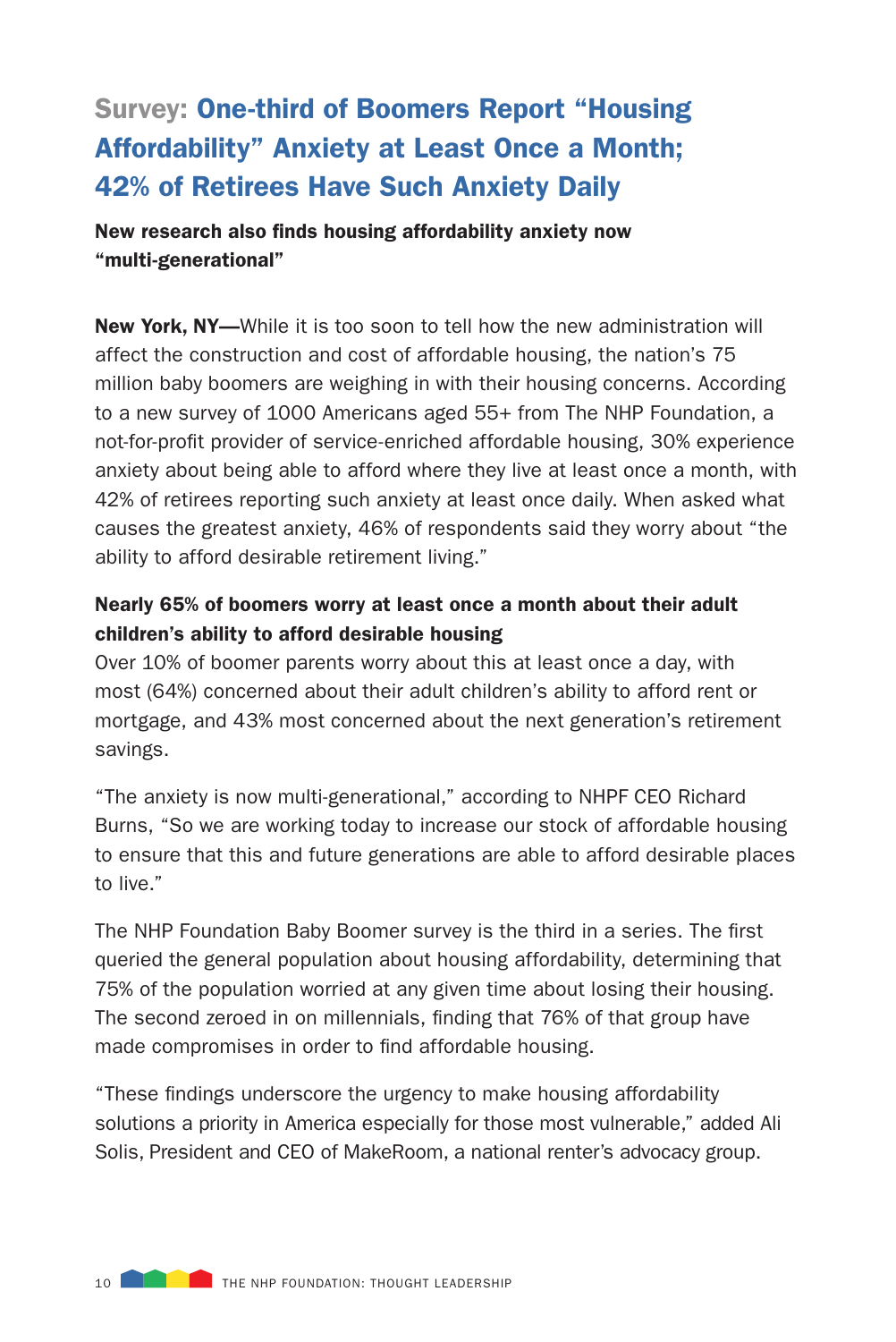#### Nearly one-quarter of boomers worry about affording rent/mortgage payments,but geography plays role

Although 24% of those queried say they're most anxious about being able to afford their rent or mortgage, there are geographical differences. Just under 20% of those in the midwest worry about affording rent or mortgage payments while 38% of those in the south rank this their biggest worry.

According to the survey, housing-related anxiety is most acutely felt in the south, followed by the northeast and midwest. Boomers in the west experience housing-related anxiety least often.

"Though housing insecurity is a national problem, these geographic differences demonstrate the need to tailor housing options to the unique needs of each region," said Stefano Rumi, an advisor to NHPF and a senior fellow at the Batten Center for Social Policy of the University of Virginia specializing in the housing needs of America, "The winning solutions will incorporate private and public partnerships to finance affordable housing. This means a 'YIMBY' (yes in my backyard) attitude on the part of local communities and elected officials."

#### Election impact on housing reflects national mood

Housing concerns brought on by the new administration mirror America's divided population. Nearly half (49.96%) report little or no anxiety, yet the other half (50.04%) have substantial or great anxiety. Of those who experience greater anxiety about housing due to the new administration, the highest percentage, (30%) worry about a lack of sufficient retirement funds, followed closely (27%) by those who fret about tax increases.

Nearly 50% of those queried believe their housing related anxiety could be alleviated if the new administration assured stable property and other taxes, meaning a guarantee of no substantial tax increases. Those seeking assurances about job security and legislation to protect from rent/mortgage increases followed at 24% and 23% respectively.

Interestingly, nearly 14% of respondents indicate that construction of more affordable housing would help alleviate their housing-related anxiety. To this, NHPF's Burns adds, "Government measures, particularly the LIHTC (Low Income Housing Tax Credit) which gives incentives to private equity for the development of affordable housing, will continue to be vital to organizations such as ours to provide the country with stable, long-term affordable housing options."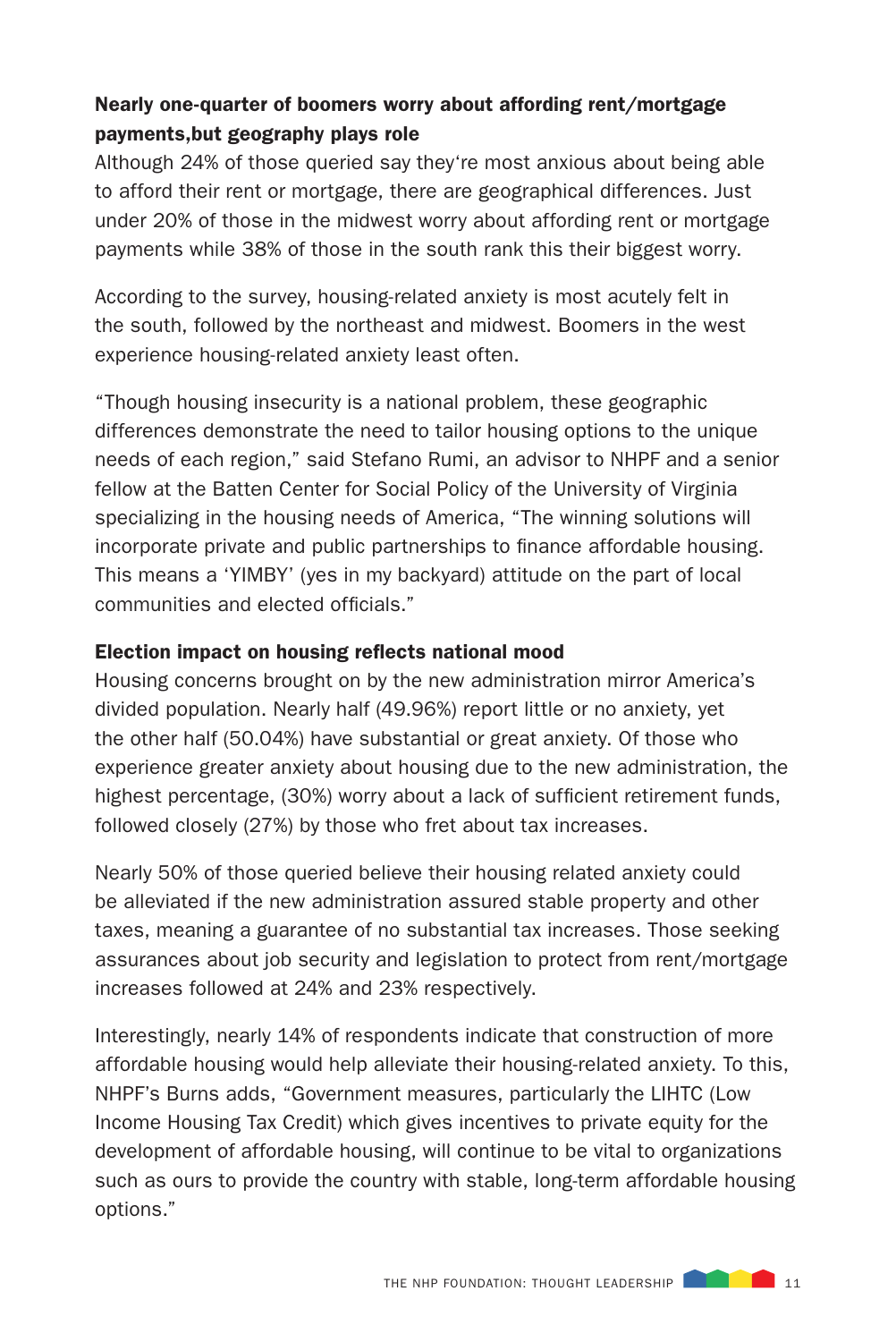### Survey: 76% of Millennials Have Made Compromises to Find Affordable Housing

New research finds that many individuals aged 18–34 stay at home longer and opt to rent due to high cost of housing and changes in lifestyle priorities.

New York, NY—As the issue of housing continues to be hotly debated, one group in particular has had to compromise in order to find suitable living situations that are also affordable: America's millennials. According to a new survey of 1000 Americans aged 18–34 from The NHP Foundation, a not-for-profit provider of service-enriched affordable housing, a majority of millennials have had to delay or rethink traditional ideas of the "American Dream" of home ownership. The survey's highlights include the following:

#### 76% of millennials have made compromises in order to find affordable housing.

Seventy-six percent of respondents said that they have made housing compromises in order to find something affordable. Of those who admit compromises, 46% say they live with parents or family; 43% say they have put off saving for the future; 41% say they live with a roommate; while 36% say they have had to move further away from school or work to find something affordable. Thirty percent have said they have put off home ownership entirely.

"Millennials, America's largest generation, already saddled with recordbreaking student loan debt, no longer think homeownership is in their future," said Richard Burns, CEO of The NHP Foundation. "This group mirrors much of society, which is also frustrated by the lack of affordable housing and seeking rental options. Working to solve this problem is NHPF's primary mission."

#### 69% of millennials are "cost-burdened."

Affordable housing is housing for which occupants pay no more than 30% of their income. Those who spend more than that on rent or a mortgage are considered "cost-burdened", and over 69% of millennials put themselves in that category. Of those who describe themselves as "cost-burdened," 67% say they are saving for the future purchase of a home; 20% say they are delaying getting married or having children; and 17% are putting off paying for preventative healthcare.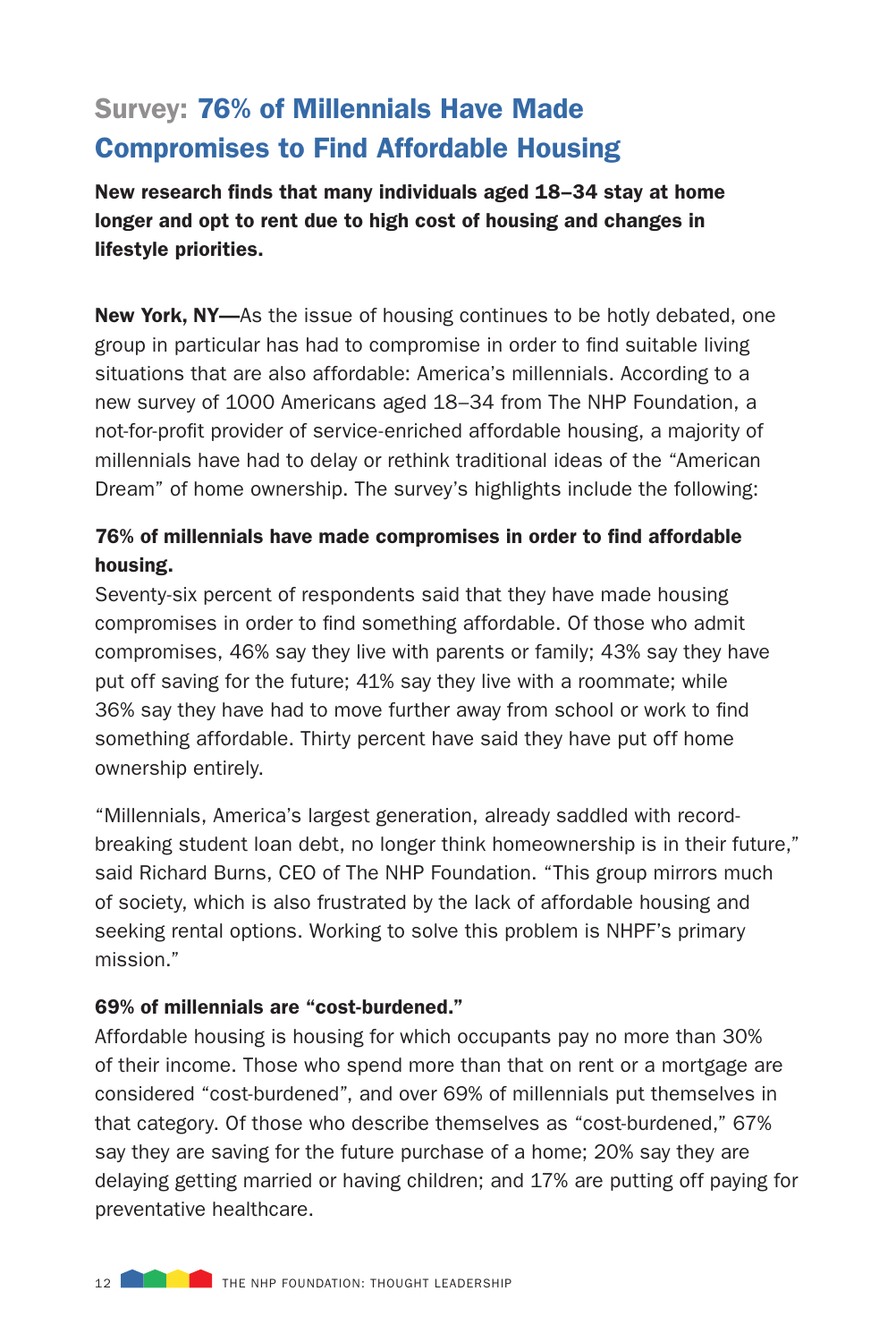#### Nearly one-third plan to continue renting and/or living at home, 50% prefer renting to ownership.

Sixteen percent said they plan to continue renting and 12% say they plan to continue living with their parents or family. Of the respondents who said they plan to continue renting, 57% said they will continue to do so because the "expenses of home ownership are too great."

Despite some renters forced to do so by high costs, some respondents prefer renting to ownership. Fifty-one percent said they will continue to rent because of the location of their rental and 31% said that their "mobile professional life" (defined as "frequent moves necessitated by climbing the career ladder") was more conducive to being a renter.

On the other hand, 61% of those who plan to continue living with parents or family said that they will do so because the expenses of home ownership are too great; 53% said that location was the primary reason; while 31% said they would continue to do so because of their "mobile professional life."

"The contrast between Gen Y's housing goals and that of previous generations is stark," said Burns. "In order to meet demand for quality rental options, a combination of public, private and government entities need to make sizeable investments in the country's housing infrastructure."

#### Affordable housing top social issue for millennials.

Sixty-three percent of respondents said that affordable housing is "very important" to them, with 50% saying that beyond their own situation, affordable housing is a very important social issue. Fifty percent of respondents also said that they would be "very likely" to give to affordable housing causes by volunteering time (60%), attending events (50%), championing the issue on social media (36%) or contributing money (32%).

"Millennials are already well known for their social consciousness and attention to 'pet' causes," said Burns. "To see that the need for affordable housing for all resonates with this group is gratifying." Burns continues, "Creating programs that encourage millennial participation is a key objective of NHPF moving forward."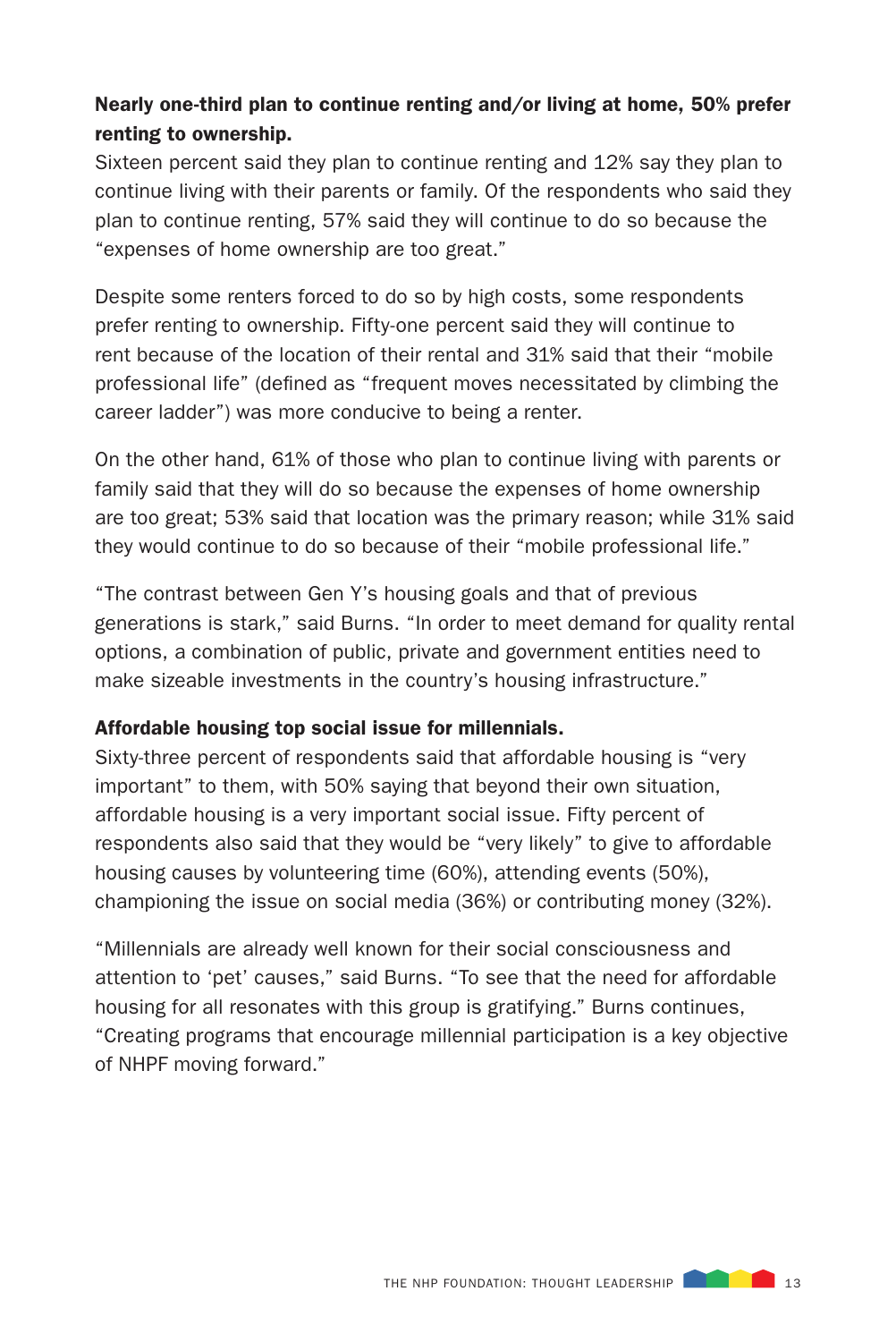## Survey: 75% of Americans Concerned About Losing Housing

#### New research by The NHP Foundation also finds 40% of Americans fear losing a job will render them homeless

New York, NY-With the August Jobs Report cited as the "worst month for job gains" of the year, The NHP Foundation, a not-for-profit provider of serviceenriched affordable housing, polled 1000 Americans to gauge their feelings about housing and job security. The survey's highlights include the following:

#### 75% of Americans are concerned about losing housing.

When asked how concerned Americans are that they or a friend or relative could lose housing, 30% consider themselves "very concerned", 27% are "concerned" and another 19% are "somewhat concerned." Eighty-three percent of respondents are concerned about housing costs in America overall.

#### Over 65% of Americans are "cost-burdened."

Affordable housing is housing for which occupants pay no more than 30% of their income. Those who spend more than that on rent or a mortgage are considered cost-burdened; over 65% of Americans put themselves in that category.

#### 80% welcome more affordable housing in their communities.

With this many Americans feeling "cost-burdened," it's no surprise that 80% welcome affordable housing. Nearly 40% of those polled welcome affordable housing simply because "everyone deserves" it, while twenty-five percent cite the opportunity for "people to live in the community where they work." Nearly 20% agree that affordable housing lets a wider range of individuals share a community, and 16% acknowledge affordable housing's ability to revitalize neighborhoods.

Only 20% of those polled were unlikely to welcome affordable housing in their neighborhoods. The NHP Foundation President and CEO Dick Burns attributes this to "an outdated concept of affordable housing." He adds, "Today's affordable housing is comprised of new and upgraded garden apartments and high-rises; amenity-laden developments that look nothing like 'projects' of the past."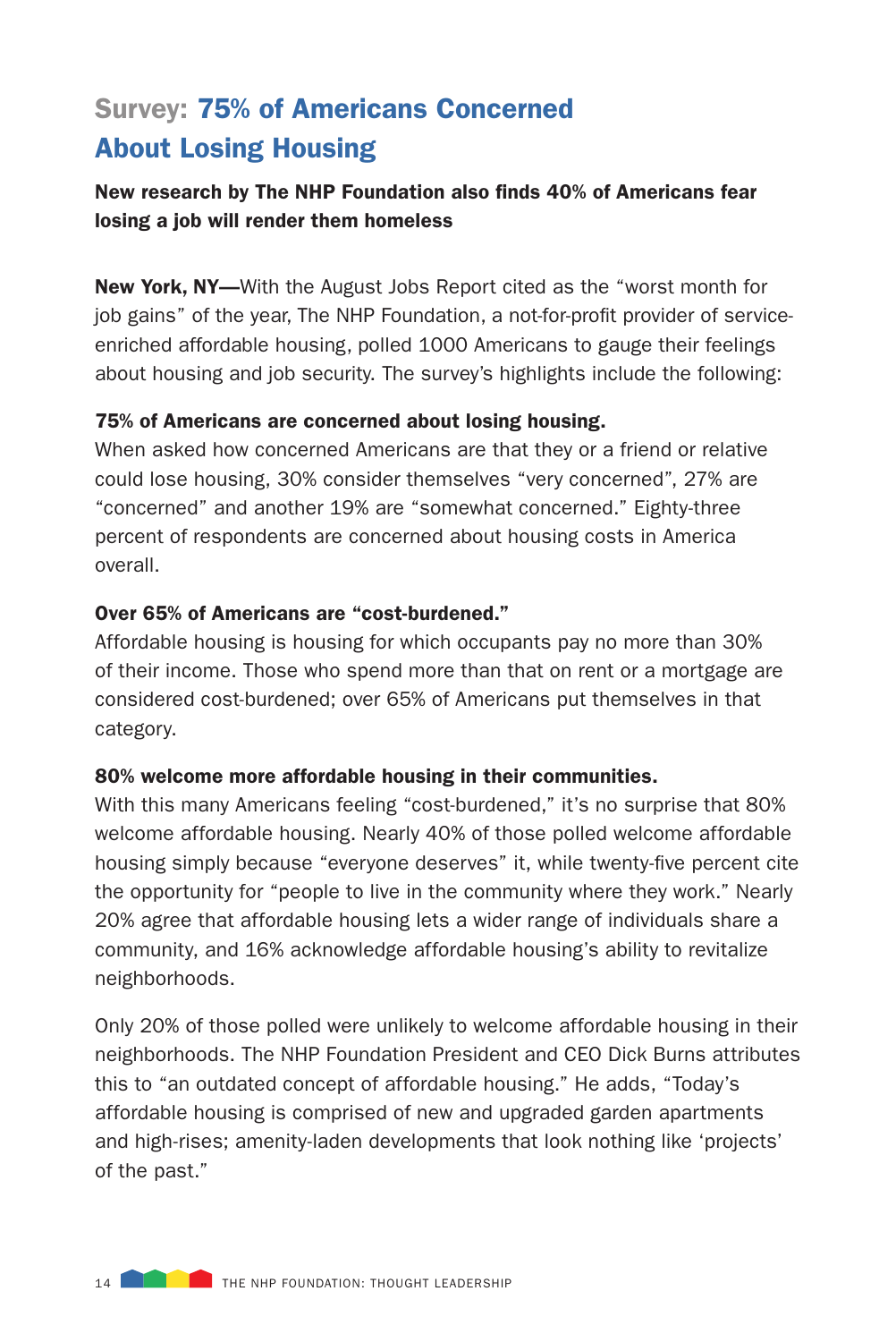### Onsite financial education and workforce development programs rank highest.

Amenities that attend to life improvement needs and goals have become a critical component of high- quality affordable housing. The survey asked respondents to rank such services on a scale of 1–5, with "1" being "most likely" to improve quality of life.

- "Financial education" and "workforce development programs" had the highest number of "1" rankings (25.82% and 27.5) respectively)
- "After-school and summer youth programs" (20% ranked number 1)
- "Fitness and health programs" (14.5% ranked number 1)
- "Community building social events" (12% ranked number 1)

"Clearly a majority of Americans consider financial wellness 'job one'," said NHPF VP of Resident Services, Ken White. "This finding reinforces the need for affordable housing providers to offer a wealth of onsite educational and other services."

#### Nearly 40% of respondents fear job loss will lead to loss of housing.

In addition, those polled also felt that the following could lead to a loss of housing: Perceived lack of affordable options (28%), increased rents (24%) and retirement (21%).

"Job loss is the top concern to those who fear losing their housing; the two go hand-in-hand," added Burns.

Despite these fears, CEO Burns is buoyed by the positive attitudes of survey respondents about affordable housing, adding, "It all starts with housing. Without the underpinning of a secure place to live, it's nearly impossible for an individual or head of household to find and keep a job and provide for themselves and their loved ones."

To that end, The NHP Foundation is looking to increase its construction and preservation of affordable housing units substantially this year.